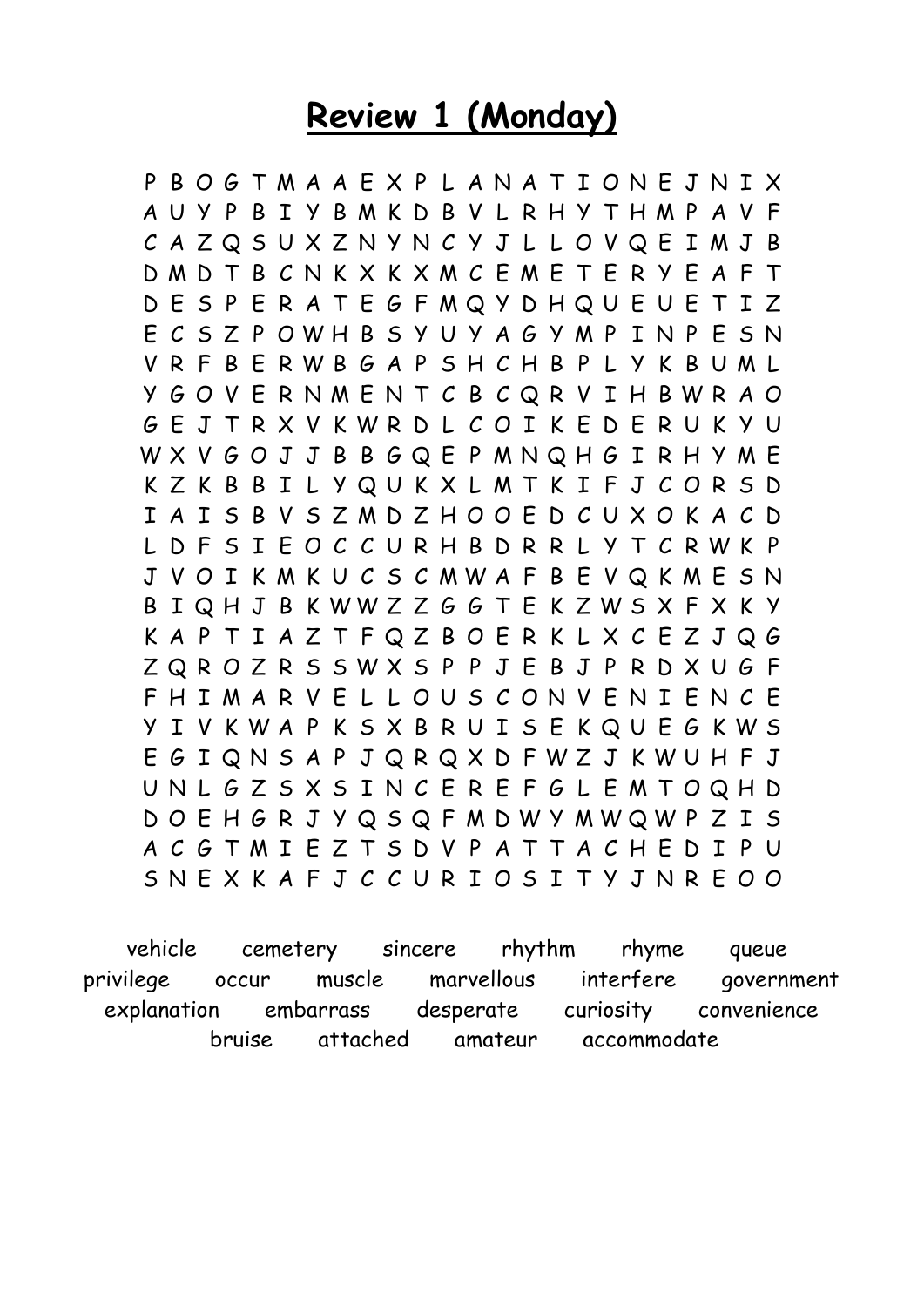## Review 1B (Tuesday)

#### Unscramble the statutory Year 5 and Year 6 words below from yesterday's list of words:

| 3. SIRECNE      |
|-----------------|
|                 |
|                 |
|                 |
|                 |
|                 |
|                 |
| 10. OMLRVUALES  |
|                 |
|                 |
|                 |
|                 |
|                 |
|                 |
|                 |
|                 |
|                 |
|                 |
| 21. COCAAMMTDOE |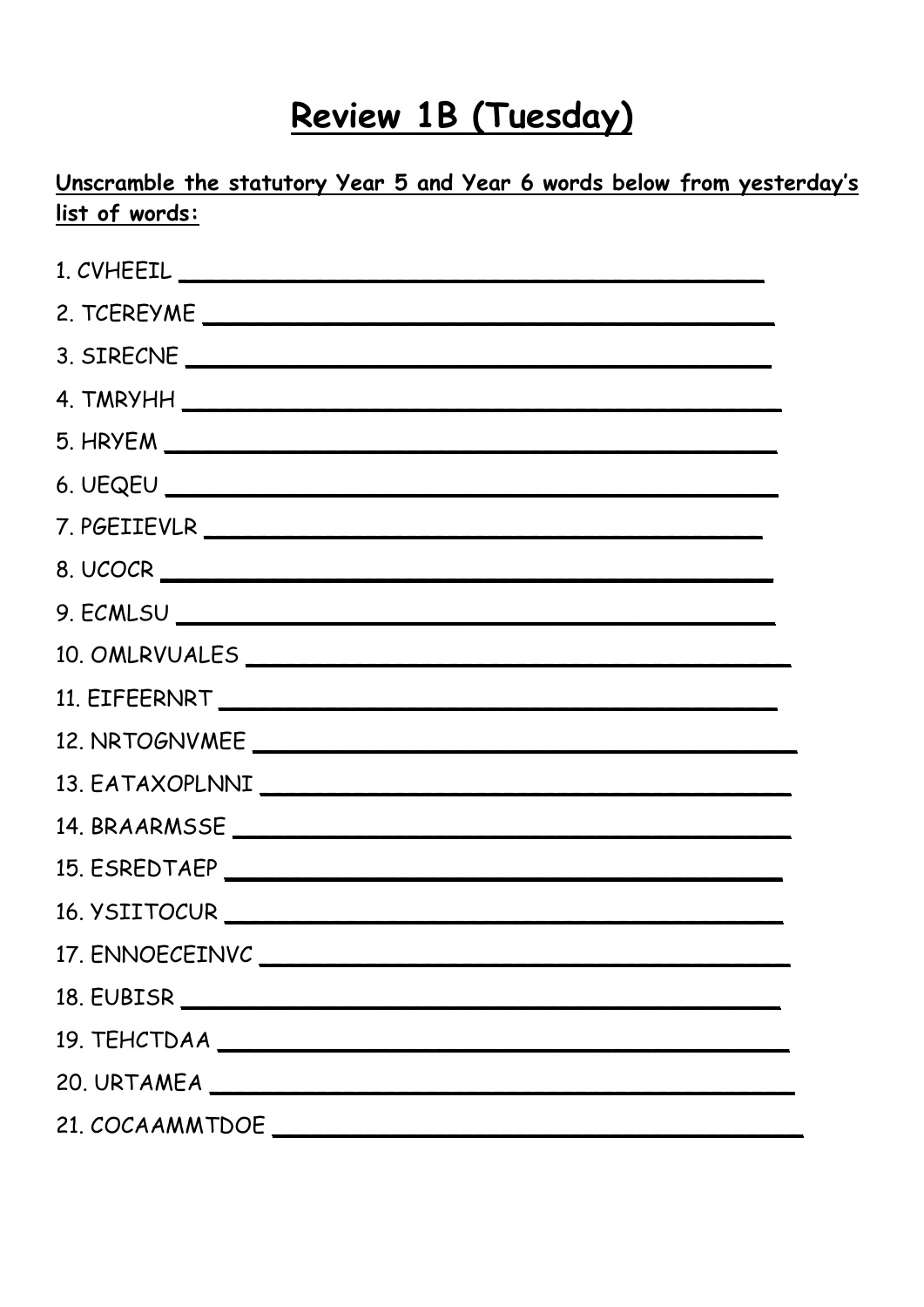### **Review 2A (Wednesday)**

| O | $\mathsf{S}$ | L | $\mathsf T$   |                           |               | E M P E R A T U |                  |                |               |                  |                  | R                | E           | N            | $\mathcal C$ | $\mathbf I$ |
|---|--------------|---|---------------|---------------------------|---------------|-----------------|------------------|----------------|---------------|------------------|------------------|------------------|-------------|--------------|--------------|-------------|
|   | Q            | Q | Q             | $\bigcup$                 | H             | K               | D                | H              | B             | U                | D                | B                | $\top$      | Q            | $\mathsf J$  | X           |
| F | $\sf J$      | H | P             | N                         | $\mathsf J$   | $\mathbf I$     | E                | K              | E             | $\mathsf J$      | G                | $\mathsf T$      | H           | I            | Z            | F           |
| O | Q            | Q | Z             | O                         | $\mathcal C$  | R               | $\mathsf{S}$     | $\overline{O}$ | L             | I                | D                | $\mathcal C$     | O           | V            | G            | $\mathsf S$ |
| R | B            | X | P             | A                         | L             | V               | I                | $\mathsf{S}$   | I             | V                | E                | $\mathsf{S}$     | R           | L            | M            | D           |
| E | E            | X | E             | $\mathcal{C}$             | $\cup$        | H               | G                | $\mathsf{N}$   | E             | $\mathsf{y}$     | $\mathsf S$      | I                | O           | D            | F            | $\mathsf J$ |
| I | U            | H | L             | Y                         | I             | K               | N                | M              | $\mathsf{V}$  | $\overline{O}$   | E                | W                | U           | y            | $\Omega$     | $\mathbf J$ |
| G | Z            | X | V             | I                         | G             | U               | J                | $\mathbf I$    | E             | D                | R                | N                | G           | K            | R            | N           |
| N | R            | D | Β             | A                         | R             | G               | $\boldsymbol{A}$ | I              | $\mathsf{N}$  | D                | $\top$           | P                | H           | $\mathsf{S}$ | $\mathsf T$  | E           |
| E | D            | E | L             | I                         | $\mathcal{C}$ | I               | O                | $\cup$         | $\mathsf{S}$  | L                | M                | M                | R           | A            | у            | $\mathbf I$ |
| R | N            | H | $\mathsf S$   | I                         | G             | N               | $\boldsymbol{A}$ | $\top$         | $\cup$        | R                | E                | N                | R           | N            | R            | G           |
| S | I            | E | I             | H                         | F             | R               | $\boldsymbol{A}$ | N              | $\mathcal{C}$ | $\mathbf I$      | E                | N                | $\mathsf T$ | I            | A            | H           |
| K | H            | F | ${\cal C}$    | $\boldsymbol{\mathsf{X}}$ | R             | W               | $\mathsf{V}$     | E              | G             | E                | $\mathsf T$      | $\boldsymbol{A}$ | B           | L            | E            | B           |
| F | B            | V | K             | $\mathsf T$               | $\mathsf J$   | P               | $\boldsymbol{A}$ | R              | L             | Ι                | $\boldsymbol{A}$ | M                | E           | N            | Τ            | O           |
| K | $\mathsf T$  | M | $\mathsf T$   | R                         | A             | N               | $\mathsf{S}$     | F              | O             | R                | M                | L                | F           | O            | K            | U           |
| A | Q            | L | M             | $\mathsf T$               | $\mathcal C$  | Q               | $\mathsf{Y}$     | $\mathsf T$    | $\mathsf{V}$  | $\boldsymbol{A}$ | R                | I                | E           | $\top$       | У            | R           |
| Y | E            | W | $\mathcal{C}$ | B                         | $\cup$        | $\mathsf{S}$    | $\mathsf{V}$     | $\mathbf I$    | $\mathsf{S}$  | $\mathbf{I}$     | B                | L                | E           | U            | Q            | $\mathsf D$ |

DESIGN DELICIOUS VISIBLE DESERT VARIETY FORTY THOROUGH FOREIGNERS SIGNATURE BELIEVE TRANSFORM PARLIAMENT VEGETABLE ANCIENT BARGAIN NEIGHBOUR TEMPERATURE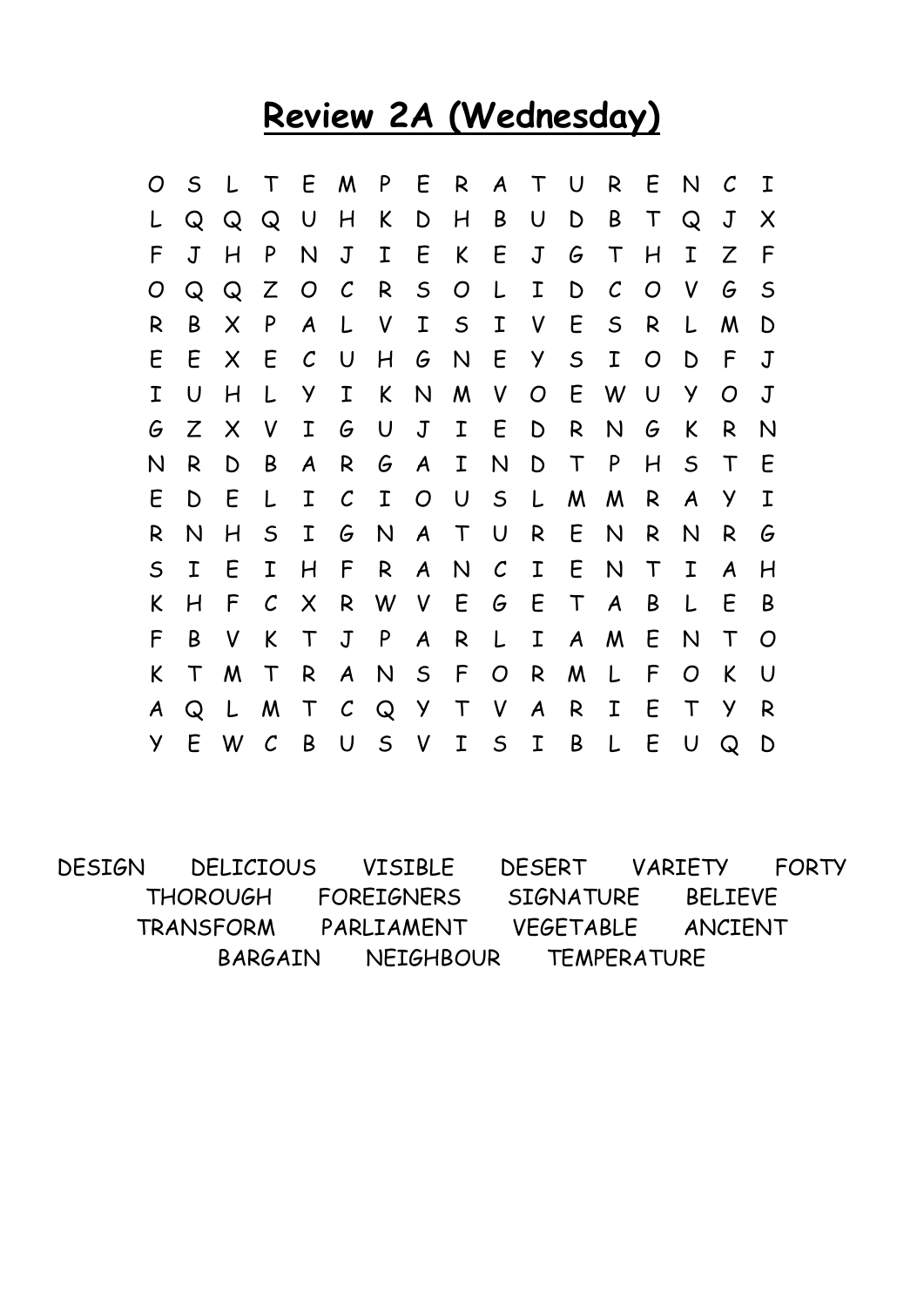# **Review 2B (Thursday)**



#### **Across**

- 1. Very old
- 3. Another word for a deal
- 6. People from a different country
- 11. Christians do this
- 12. The Holy Spirit helps people
- 13. The Houses of ...
- 16. Four tens
- 17. Lives next door

#### **Down**

- 2. Found at the bottom of a letter
- 4. Plan or create
- 5. This will rise when the sun is out.
- 7. A carrot is one
- 8. An assortment
- 9. To be seen
- 10. Tasty
- 14. To be complete
- 15. The Sahara